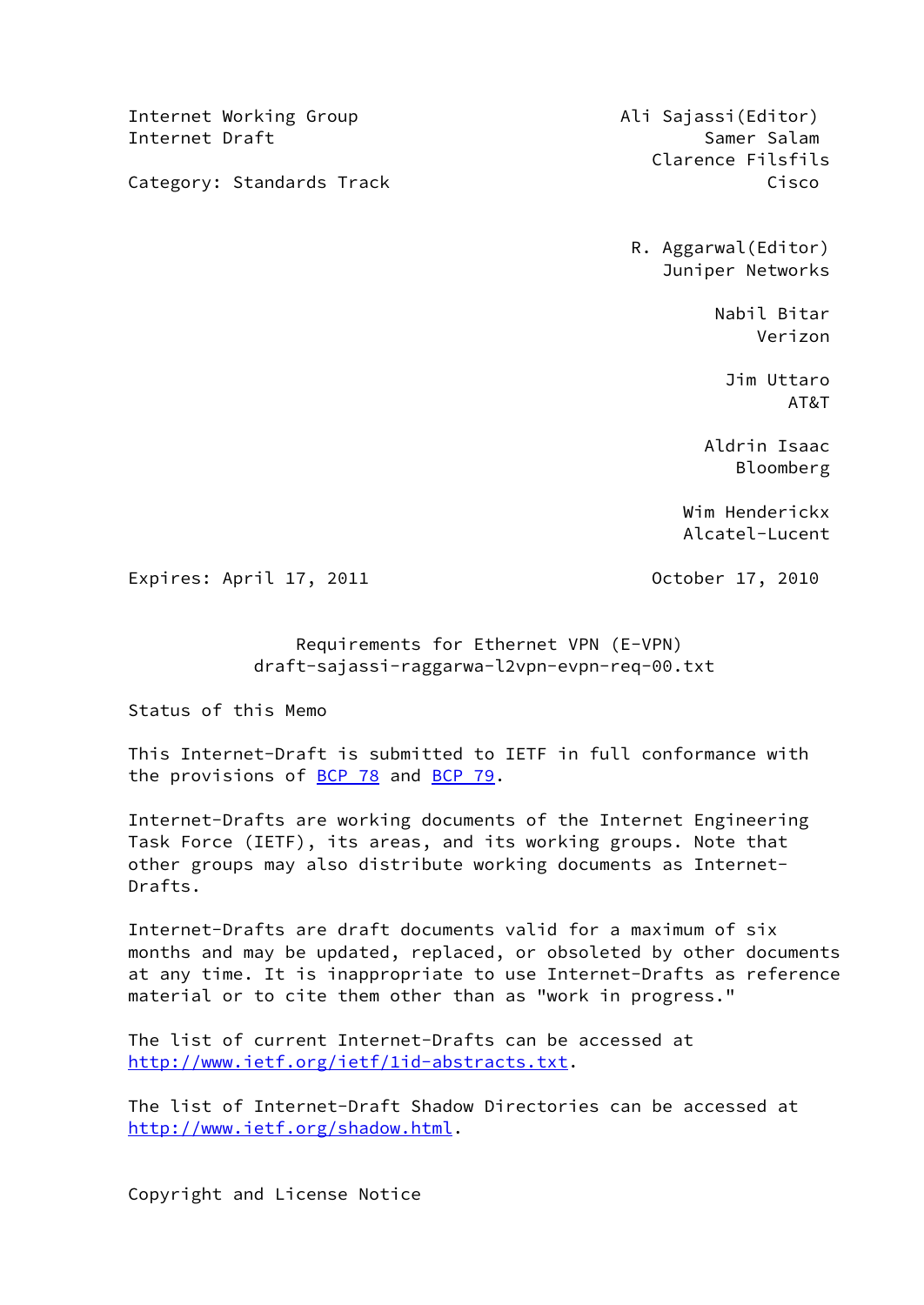Copyright (c) 2010 IETF Trust and the persons identified as the

Sajassi-Aggarwal, et. al. [Page 1]

[draft-sajassi-raggarwa-evpn-req-00.txt](https://datatracker.ietf.org/doc/pdf/draft-sajassi-raggarwa-evpn-req-00.txt) June 2010

document authors. All rights reserved.

This document is subject to [BCP 78](https://datatracker.ietf.org/doc/pdf/bcp78) and the IETF Trust's Legal Provisions Relating to IETF Documents [\(http://trustee.ietf.org/license-info](http://trustee.ietf.org/license-info)) in effect on the date of publication of this document. Please review these documents carefully, as they describe your rights and restrictions with respect to this document. Code Components extracted from this document must include Simplified BSD License text as described in Section 4.e of the [Trust Legal Provisions](https://trustee.ietf.org/license-info) and are provided without warranty as described in the Simplified BSD License.

 This document may contain material from IETF Documents or IETF Contributions published or made publicly available before November 10, 2008. The person(s) controlling the copyright in some of this material may not have granted the IETF Trust the right to allow modifications of such material outside the IETF Standards Process. Without obtaining an adequate license from the person(s) controlling the copyright in such materials, this document may not be modified outside the IETF Standards Process, and derivative works of it may not be created outside the IETF Standards Process, except to format it for publication as an RFC or to translate it into languages other than English.

Abstract

 The widespread adoption of Ethernet L2VPN services and the advent of new applications for the technology (e.g. data center interconnect) have culminated in a new set of requirements that are not readily addressable by the current VPLS solution. In particular, multi homing with all-active forwarding is not supported and there's no existing solution to leverage MP2MP LSPs for optimizing the delivery of multi-destination frames. Furthermore, the provisioning of VPLS, even in the context of BGP-based auto-discovery, requires network operators to specify various network parameters on top of the access configuration. This document specifies the requirements for an Ethernet VPN (E-VPN) solution which addresses the above issues.

Table of Contents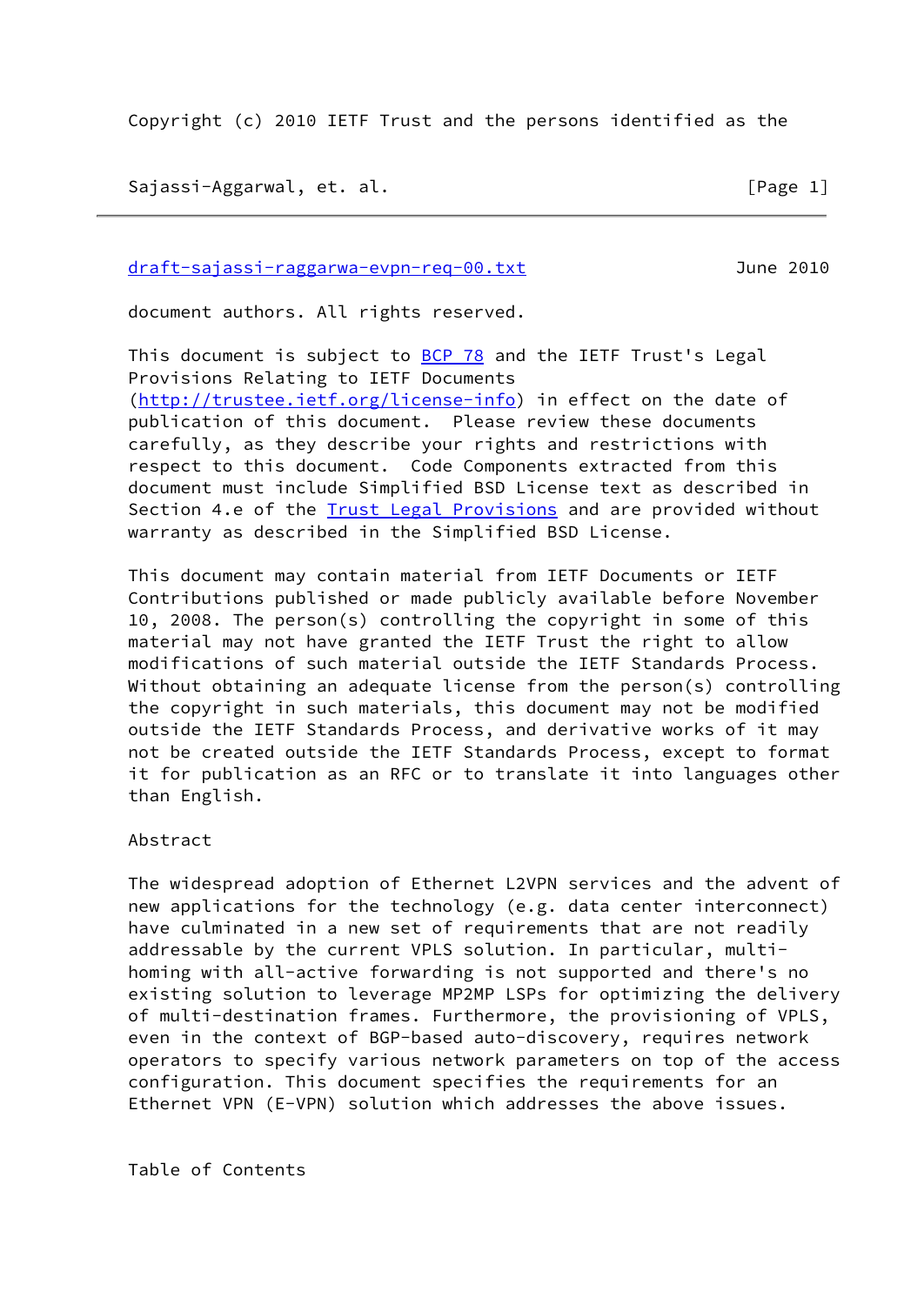Sajassi-Aggarwal, et al. [Page 2]

### <span id="page-2-0"></span>[draft-sajassi-raggarwa-evpn-req-00.txt](https://datatracker.ietf.org/doc/pdf/draft-sajassi-raggarwa-evpn-req-00.txt) June 2010

| 4.5. Flexible Redundancy Grouping Support 6            |  |
|--------------------------------------------------------|--|
|                                                        |  |
|                                                        |  |
|                                                        |  |
| 7. New Service Interface Requirements 8                |  |
|                                                        |  |
|                                                        |  |
| 10. Supporting Flexible VPN Topologies and Policies 10 |  |
|                                                        |  |
|                                                        |  |
|                                                        |  |
|                                                        |  |
|                                                        |  |
|                                                        |  |

# 1.

Specification of Requirements

 The key words "MUST", "MUST NOT", "REQUIRED", "SHALL", "SHALL NOT", "SHOULD", "SHOULD NOT", "RECOMMENDED", "MAY", and "OPTIONAL" in this document are to be interpreted as described in [\[RFC2119](https://datatracker.ietf.org/doc/pdf/rfc2119)].

2.

Introduction

VPLS, as defined in [\[RFC4664](https://datatracker.ietf.org/doc/pdf/rfc4664)][RFC4761][[RFC4762](https://datatracker.ietf.org/doc/pdf/rfc4762)], is a proven and widely deployed technology. However, the existing solution has a number of limitations when it comes to redundancy, multicast optimization and provisioning simplicity. Furthermore, new applications are driving several new requirements for a VPLS service.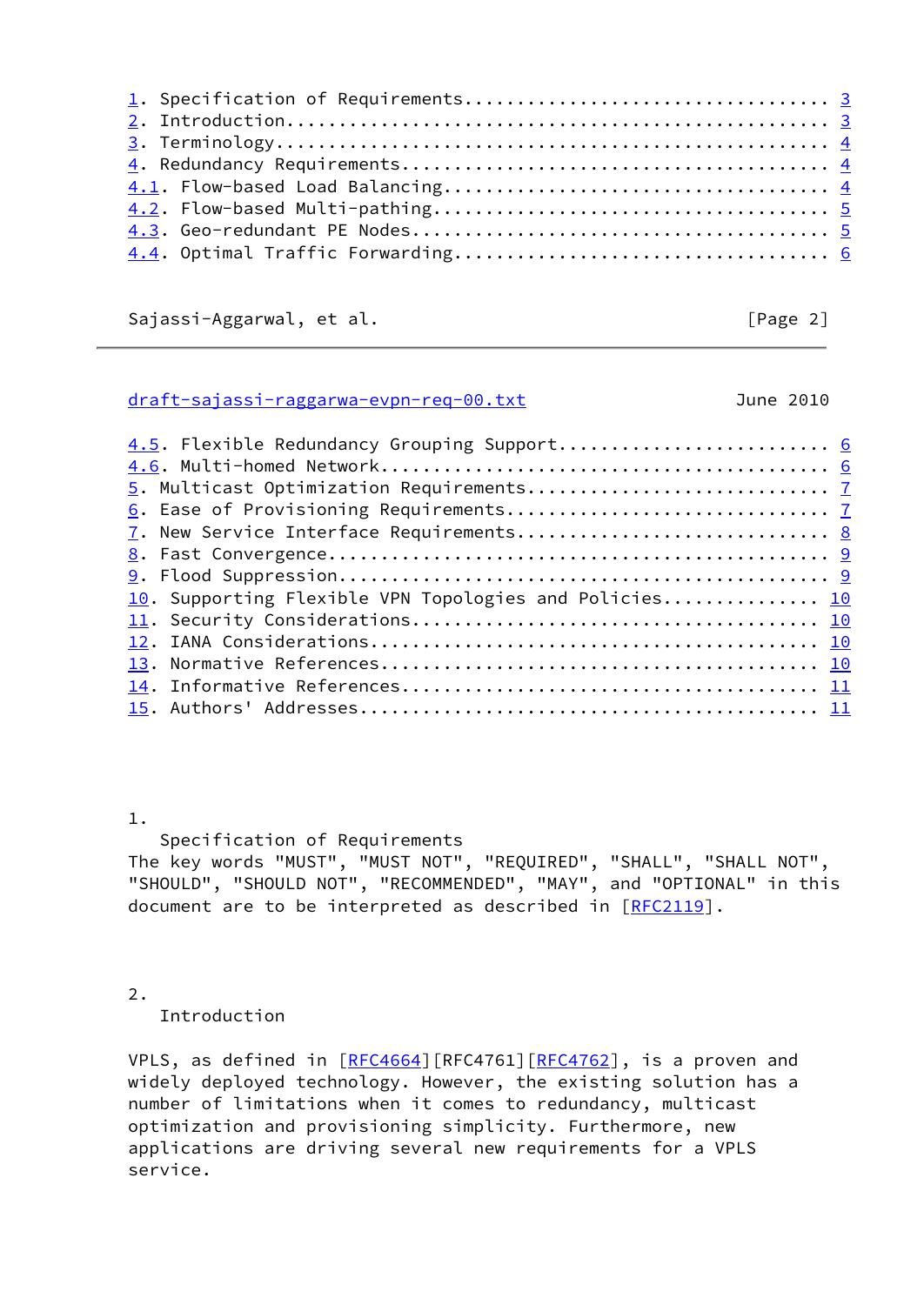In the area of multi-homing current VPLS can only support multi homing with active/standby resiliency model, for e.g. as described in [[VPLS-BGP-MH\]](#page-11-1). Flexible multi-homing with all-active Attachment Circuits (ACs) cannot be supported by current VPLS solution.

 In the area of multicast optimization, [\[VPLS-MCAST](#page-11-2)] describes how multicast LSPs can be used in conjunction with VPLS. However, this solution is limited to P2MP LSPs, as there's no defined solution for leveraging MP2MP LSPs with VPLS.

 In the area of provisioning simplicity, current VPLS does offer a mechanism for single-sided provisioning by relying on BGP-based service auto-discovery [\[RFC4761](https://datatracker.ietf.org/doc/pdf/rfc4761)][L2VPN-Sig]. This, however, still requires the operator to configure a number of network-side parameters on top of the access-side Ethernet configuration.

Sajassi-Aggarwal, et al. [Page 3]

## <span id="page-3-0"></span>[draft-sajassi-raggarwa-evpn-req-00.txt](https://datatracker.ietf.org/doc/pdf/draft-sajassi-raggarwa-evpn-req-00.txt) June 2010

 Furthermore, data center interconnect applications are driving the need for new service interface types which are a hybrid combination of VLAN Bundling and VLAN-based service interfaces. These are referred to as "VLAN-aware Bundling" service interfaces.

 Also virtualization applications are fueling an increase in the volume of MAC addresses that are to be handled by the network, which gives rise to the requirement for having the network re-convergence upon failure be independent of the number of MAC addresses learned by the PE.

 In addition, there are requirements for minimizing the amount of flooding of multi-destination frames and localizing the flooding to the confines of a given site.

 Moreover, there are requirements for supporting flexible VPN topologies and policies beyond those currently covered by (H-)VPLS.

 The focus of this document is on defining the requirements for a new solution, namely Ethernet VPN (E-VPN), which addresses the above issues.

Section 2 provides a summary of the terminology used. Section 3 discusses the redundancy requirements. Section 4 describes the multicast optimization requirements. Section 5 articulates the ease of provisioning requirements. Section 6 focuses on the new service interface requirements. Section 7 highlights the fast convergence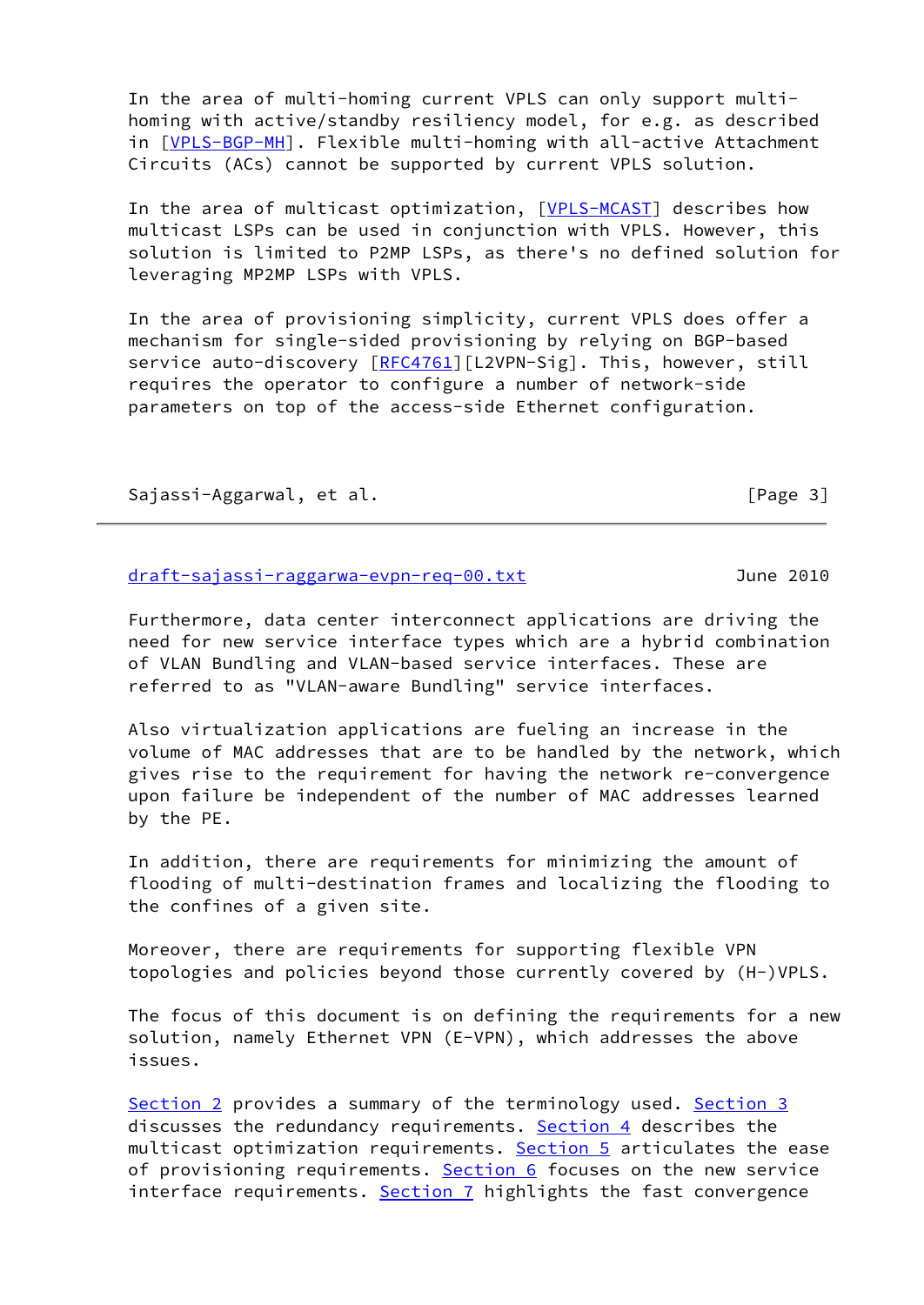requirements. Section 8 describes the flood suppression requirement, and finally section 9 discusses the requirements for supporting flexible VPN topologies and policies.

3.

Terminology

 CE: Customer Edge E-VPN: Ethernet Virtual Private Network MHD: Multi-homed Device MHN: Multi-homed Network LACP: Link Aggregation Control Protocol LSP: Label Switched Path PE: Provider Edge PoA: Point of Attachment PW: Pseudowire

4.

Redundancy Requirements

4.1.

Flow-based Load Balancing

 A common mechanism for multi-homing a CE node to a set of PE nodes involves leveraging multi-chassis Ethernet link aggregation groups based on [\[802.1AX](#page-11-3)] LACP. [\[PWE3-ICCP\]](#page-12-0) describes one such scheme. In Ethernet link aggregation, the load-balancing algorithms by which a

Sajassi-Aggarwal, et al. [Page 4]

<span id="page-4-0"></span>[draft-sajassi-raggarwa-evpn-req-00.txt](https://datatracker.ietf.org/doc/pdf/draft-sajassi-raggarwa-evpn-req-00.txt) June 2010

 CE distributes traffic over the Attachment Circuits connecting to the PEs are quite flexible. The only requirement is for the algorithm to ensure in-order frame delivery for a given traffic flow. In typical implementations, these algorithms involve selecting an outbound link within the bundle based on a hash function that identifies a flow based on one or more of the following fields:

 i. Layer 2: Source MAC Address, Destination MAC Address, VLAN ii. Layer 3: Source IP Address, Destination IP Address iii. Layer 4: UDP or TCP Source Port, Destination Port iv. Combinations of the above.

A key point to note here is that  $[802.1AX]$  $[802.1AX]$  does not define a standard load-balancing algorithm for Ethernet bundles, and as such different implementations behave differently. As a matter of fact, a bundle operates correctly even in the presence of asymmetric load-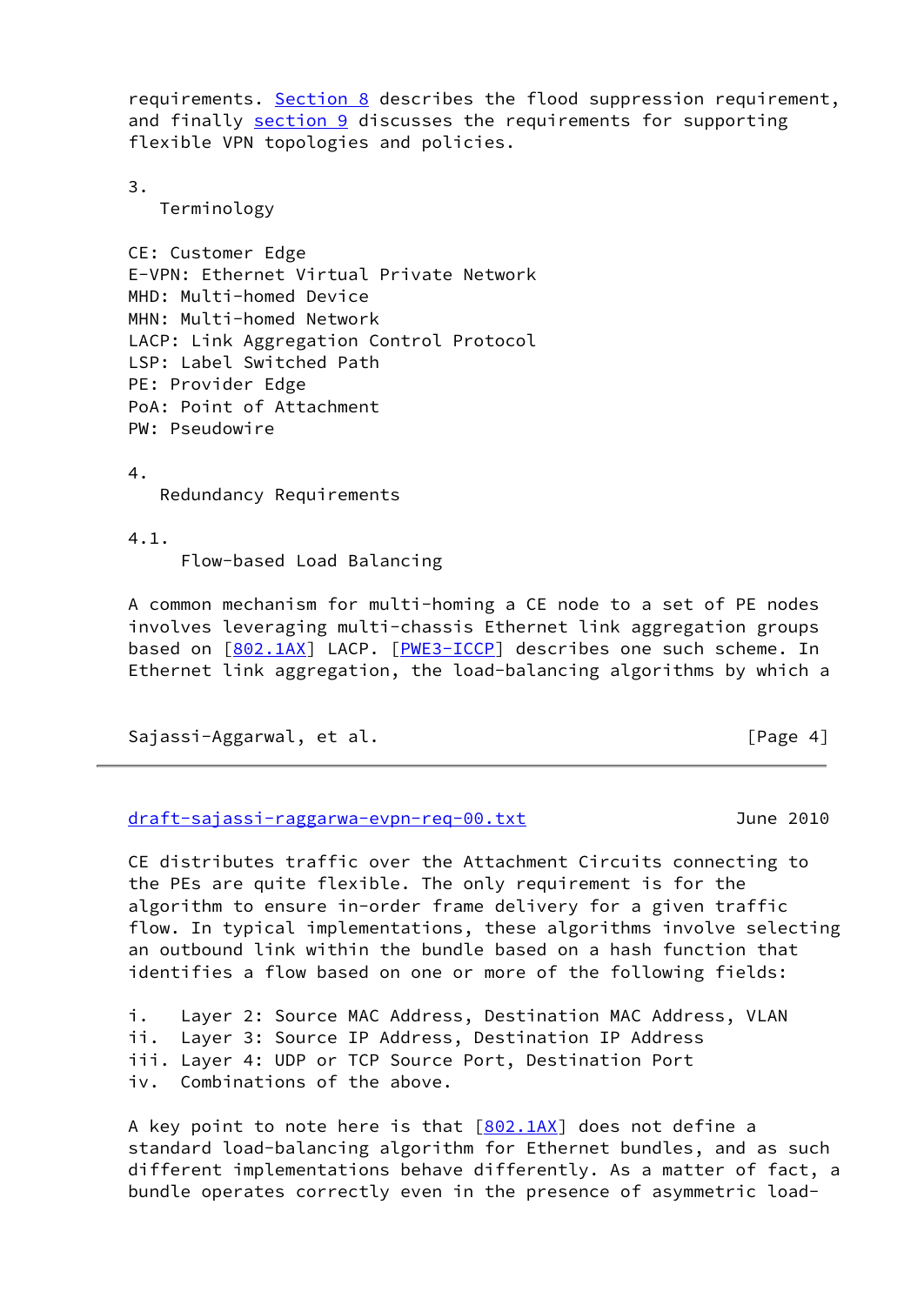balancing over the links. This being the case, the first requirement for active/active multi-homing is the ability to accommodate flexible flow-based load-balancing from the CE node based on L2, L3 and/or L4 header fields.

 A solution MUST be capable of supporting flexible flow-based load balancing from the CE as described above. Further the MPLS network MUST be able to support flow-based load-balancing of traffic destined to the CE, even when the CE is connected to more than one PE. Thus the solution MUST be able to exercise multiple links connected to the CE, irrespective of the number of PEs that the CE is connected to.

4.2.

Flow-based Multi-pathing

 Any solution that meets the active-active flow based load balancing requirement described in section 3.1 MUST also be able to exercise multiple paths between a given pair of PEs. For instance if there are multiple RSVP-TE LSPs between a pair of PEs then the solution MUST be capable of load balancing traffic between those LSPs on a per flow basis. Similarly if LDP is being used as the transport LSP protocol, then the solution MUST be able to leverage LDP ECMP capabilities. The solution MUST also be able to leverage work in the MPLS WG that is in progress to improve the load balancing capabilities of the network based on entropy labels.

 It is worth pointing out that flow-based multi-pathing complements flow-based load balancing described in the previous section.

4.3.

Geo-redundant PE Nodes

 The PE nodes offering multi-homed connectivity to a CE or access network may be situated in the same physical location (co-located),

Sajassi-Aggarwal, et al. [Page 5]

#### <span id="page-5-0"></span>[draft-sajassi-raggarwa-evpn-req-00.txt](https://datatracker.ietf.org/doc/pdf/draft-sajassi-raggarwa-evpn-req-00.txt) June 2010

 or may be spread geographically (e.g. in different COs or POPs). The latter is desirable when offering a geo-redundant solution that ensures business continuity for critical applications in the case of power outages, natural disasters, etc. An active/active multi-homing mechanism SHOULD support both co-located as well as geo-redundant PE placement. The latter scenario often means that requiring a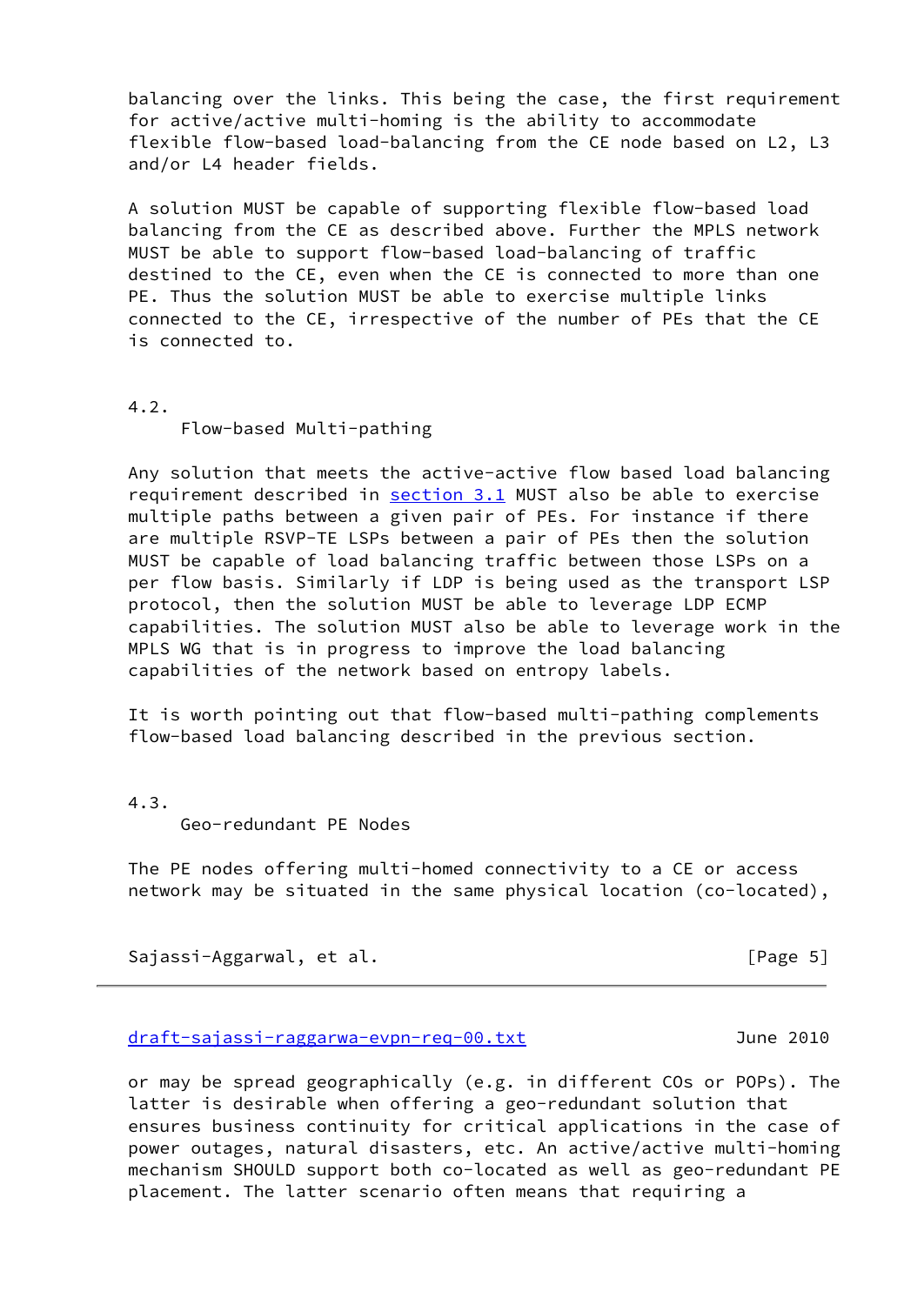dedicated link between the PEs, for the operation of the multi homing mechanism, is not appealing from cost standpoint. Furthermore, the IGP cost from remote PEs to the pair of PEs in the multi-homed setup cannot be assumed to be the same when those latter PEs are geo-redundant.

 4.4. Optimal Traffic Forwarding

 In a typical network, and considering a designated pair of PEs, it is common to find both single-homed as well as multi-homed CEs being connected to those PEs. An active/active multi-homing solution SHOULD support optimal forwarding of unicast traffic for all the following scenarios:

 i. single-homed CE to single-homed CE ii. single-homed CE to multi-homed CE iii. multi-homed CE to single-homed CE iv. multi-homed CE to multi-homed CE

 This is especially important in the case of geo-redundant PEs, where having traffic forwarded from one PE to another within the same multi-homed group introduces additional latency, on top of the inefficient use of the PE node's and core nodes' switching capacity. A multi-homed group (also known as a multi-chassis LACP group) is a group of PEs supporting a multi-homed CE.

4.5.

Flexible Redundancy Grouping Support

 In order to simplify service provisioning and activation, the multi homing mechanism SHOULD allow arbitrary grouping of PE nodes into redundancy groups where each redundancy group represents all multi homed groups that share the same group of PEs. This is best explained with an example: consider three PE nodes - PE1, PE2 and PE3. The multi-homing mechanism MUST allow a given PE, say PE1, to be part of multiple redundancy groups concurrently. For example, there can be a group (PE1, PE2), a group (PE1, PE3), and another group (PE2, PE3) where CEs could be multi-homed to any one of these three redundancy groups.

4.6.

Multi-homed Network

Sajassi-Aggarwal, et al. [Page 6]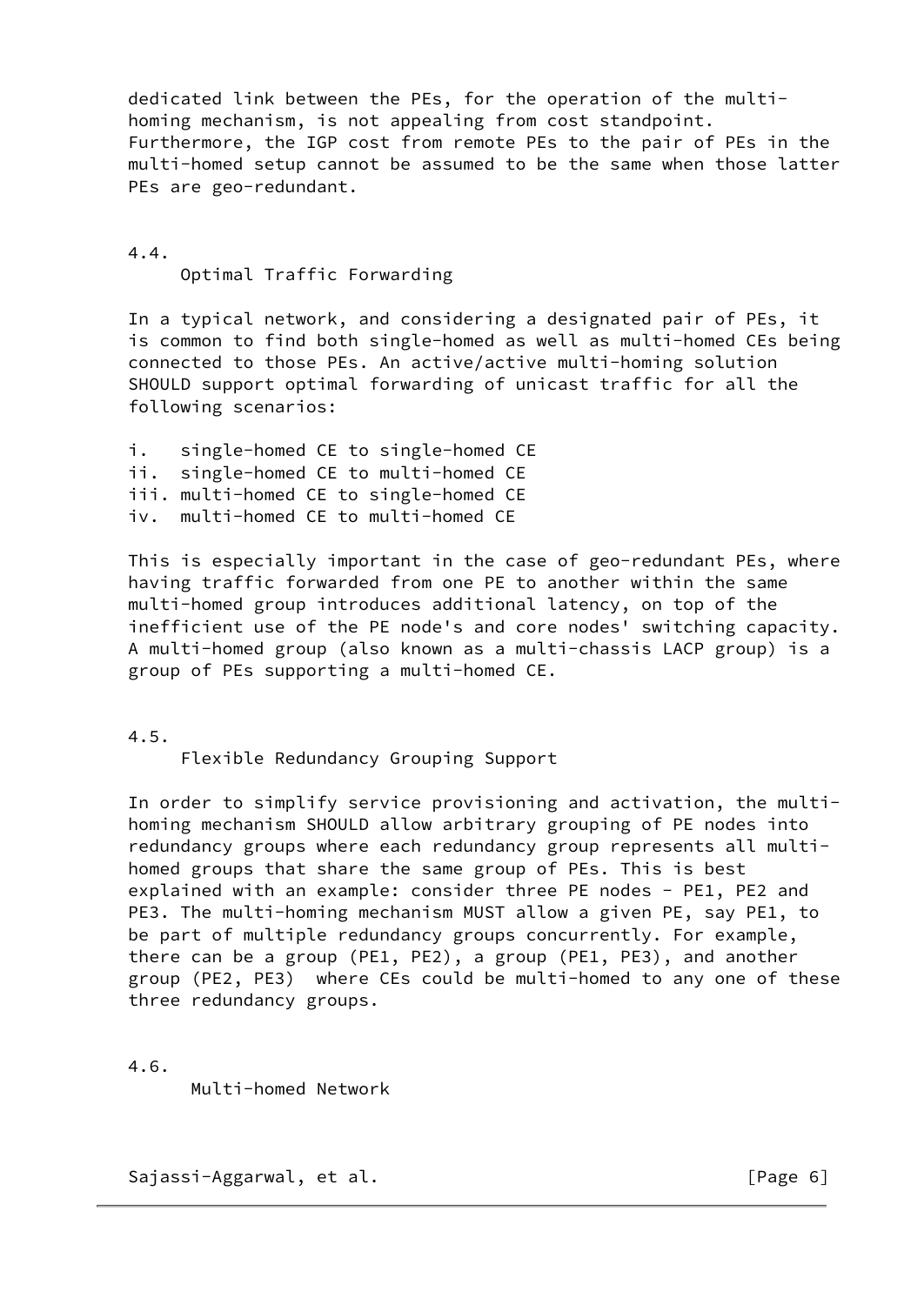#### <span id="page-7-0"></span>[draft-sajassi-raggarwa-evpn-req-00.txt](https://datatracker.ietf.org/doc/pdf/draft-sajassi-raggarwa-evpn-req-00.txt) June 2010

 There are applications which require an Ethernet network, rather than a single device, to be multi-homed to a group of PEs. The Ethernet network would typically run a resiliency mechanism such as MST or [G.8032] Ring Automated Protection Switching. The PEs may or may not participate in the control protocol of the Ethernet network.

 A solution MUST support multi-homed network connectivity with active/standby redundancy.

 A solution MUST also support multi-homed network with active/active VLAN-based load-balancing (i.e. disjoint VLAN sets active on disparate PEs).

 A solution MAY support multi-homed network with active/active MAC based load-balancing (i.e. different MAC addresses on a VLAN are reachable via different PEs).

5.

Multicast Optimization Requirements

 There are environments where the usage of MP2MP LSPs may be desirable for optimizing multicast, broadcast and unknown unicast traffic. [VPLS-LSM] precludes the usage of MP2MP LSPs since current VPLS solutions require an egress PE to perform learning when it receives unknown uncast packets over a LSP. This is challenging when MP2MP LSPs are used as MP2MP LSPs do not have inherent mechanisms to identify the sender. The usage of MP2MP LSPs for multicast optimization becomes tractable if the need to identify the sender for performing learning is lifted. A solution MUST be able to provide a mechanism that does not require learning when packets are received over a MP2MP LSP. Further a solution MUST be able to provide procedures to use MP2MP LSPs for optimizing delivery of multicast, broadcast and unknown unicast traffic.

6.

Ease of Provisioning Requirements

 As L2VPN technologies expand into enterprise deployments, ease of provisioning becomes paramount. Even though current VPLS has auto discovery mechanisms which allow for single-sided provisioning, further simplifications are required, as outlined below:

 - Single-sided provisioning behavior MUST be maintained - For deployments where VLAN identifiers are global across the MPLS network (i.e. the network is limited to a maximum of 4K services), it is required that the devices derive the MPLS specific attributes (e.g. VPN ID, BGP RT, etc.) from the VLAN identifier. This way, it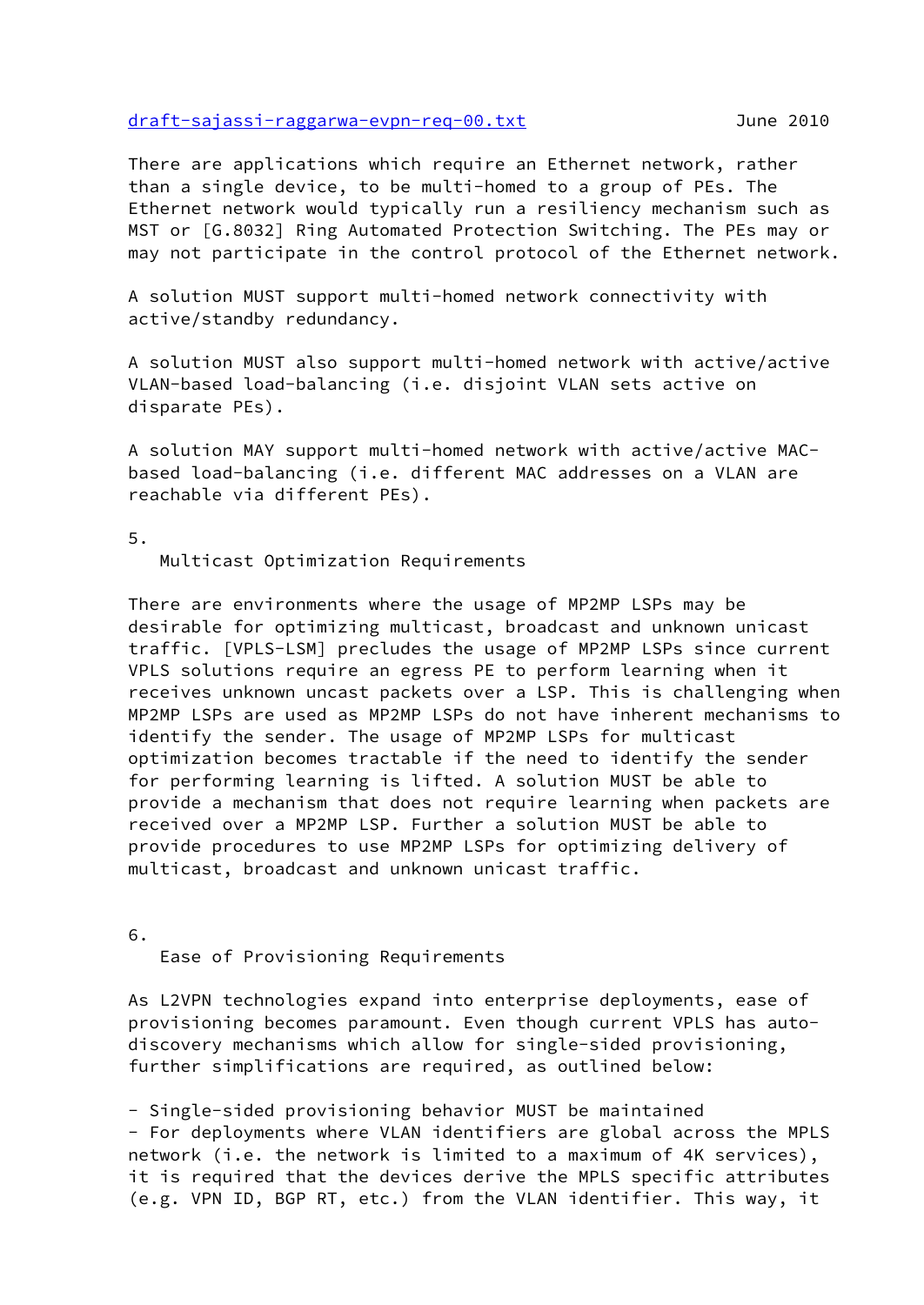is sufficient for the network operator to configure the VLAN identifier(s) on the access circuit, and all the MPLS and BGP parameters required for setting up the service over the core network would be automatically derived without any need for explicit configuration.

Sajassi-Aggarwal, et al. [Page 7]

<span id="page-8-0"></span>[draft-sajassi-raggarwa-evpn-req-00.txt](https://datatracker.ietf.org/doc/pdf/draft-sajassi-raggarwa-evpn-req-00.txt) June 2010

 - Implementations SHOULD revert to using default values for parameters as and where applicable.

7.

New Service Interface Requirements

[MEF] and [IEEE 802.1Q] have the following services specified:

- Port mode: in this mode, all traffic on the port is mapped to a single bridge domain and a single corresponding L2VPN service instance. Customer VLAN transparency is guaranteed end-to-end.
- VLAN mode: in this mode, each VLAN on the port is mapped to a unique bridge domain and corresponding L2VPN service instance. This mode allows for service multiplexing over the port and supports optional VLAN translation.
- VLAN bundling: in this mode, a group of VLANs on the port are collectively mapped to a unique bridge domain and corresponding L2VPN service instance. Customer MAC addresses must be unique across all VLANs mapped to the same service instance.

For each of the above services a single bridge domain is assigned per service instance on the PE supporting the associated service. For example, in case of the port mode, a single bridge domain is assigned for all the ports belonging to that service instance regardless of number of VLANs coming through these ports.

It is worth noting that the term 'bridge domain' as used above refers to a MAC forwarding table as defined in the IEEE bridge model, and does not denote or imply any specific implementation.

 [RFC 4762] defines two types of VPLS services based on "unqualified and qualified learning" which in turn maps to port mode and VLAN mode respectively.

 A solution is required to support the above three service types plus two additional service types which are primarily intended for hosted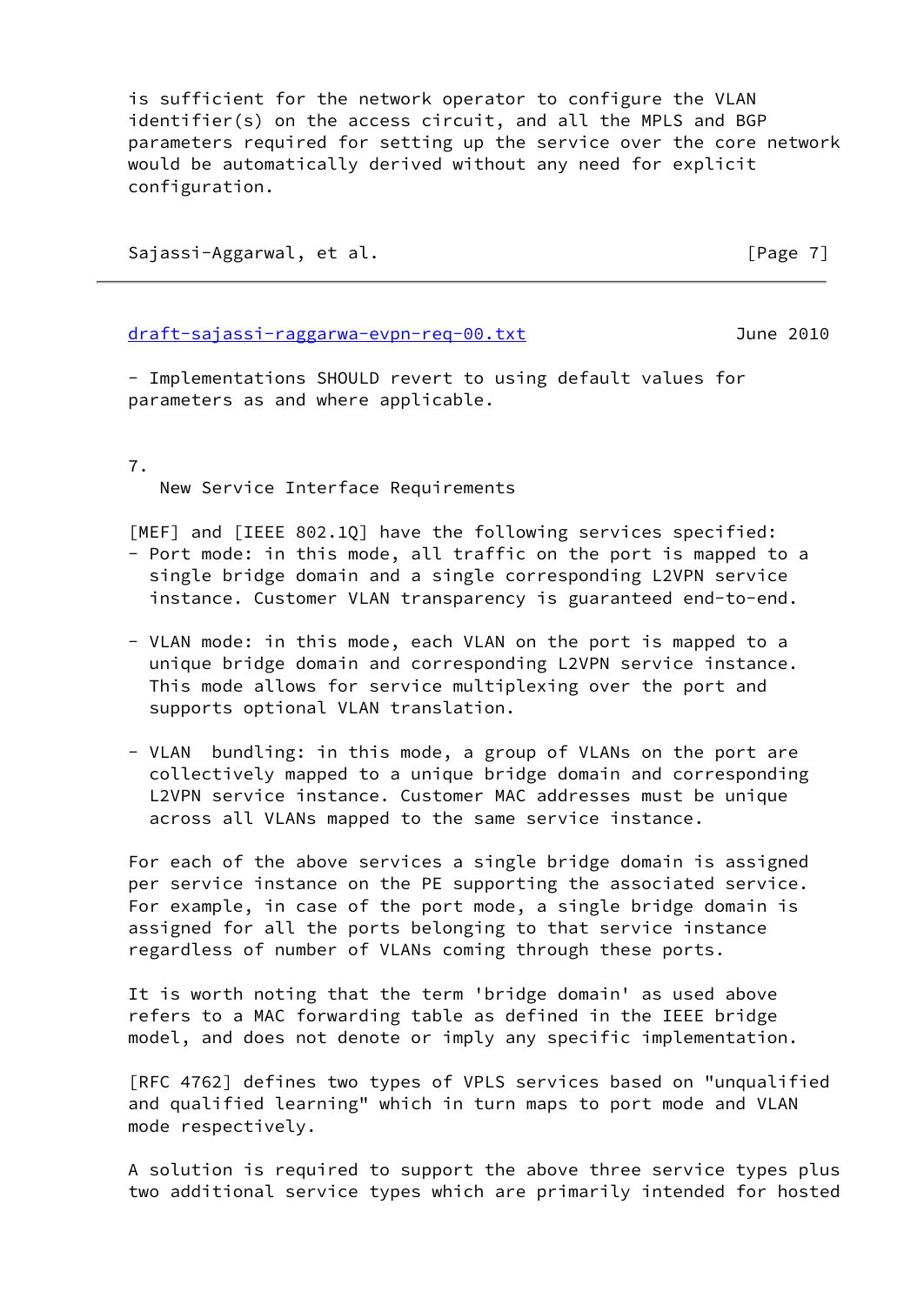data center applications and are described below.

 For hosted data center interconnect applications, network operators require the ability to extend Ethernet VLANs over a WAN using a single L2VPN instance while maintaining data-plane separation between the various VLANs associated with that instance. This gives rise to two new service interface types: VLAN-aware Bundling without Translation, and VLAN-aware Bundling with Translation.

 The VLAN-aware Bundling without Translation service interface has the following characteristics:

 - The service interface MUST provide bundling of customer VLANs into a single L2VPN service instance.

Sajassi-Aggarwal, et al. [Page 8]

<span id="page-9-0"></span>[draft-sajassi-raggarwa-evpn-req-00.txt](https://datatracker.ietf.org/doc/pdf/draft-sajassi-raggarwa-evpn-req-00.txt) June 2010

 - The service interface MUST guarantee customer VLAN transparency end-to-end.

 - The service interface MUST maintain data-plane separation between the customer VLANs (i.e. create a dedicated bridge-domain per VLAN). - In the special case of all-to-one bundling, the service interface MUST not assume any a priori knowledge of the customer VLANs. In other words, the customer VLANs shall not be configured on the PE, rather the interface is configured just like a port-based service.

 The VLAN-aware Bundling with Translation service interface has the following characteristics:

 - The service interface MUST provide bundling of customer VLANs into a single L2VPN service instance.

 - The service interface MUST maintain data-plane separation between the customer VLANs (i.e. create a dedicated bridge-domain per VLAN). - The service interface MUST support customer VLAN translation to handle the scenario where different VLAN Identifiers (VIDs) are used on different interfaces to designate the same customer VLAN.

 The main difference, in terms of service provider resource allocation, between these new service types and the previously defined three types is that the new services require several bridge domains to be allocated (one per customer VLAN) per L2VPN service instance as opposed to a single bridge domain per L2VPN service instance.

8.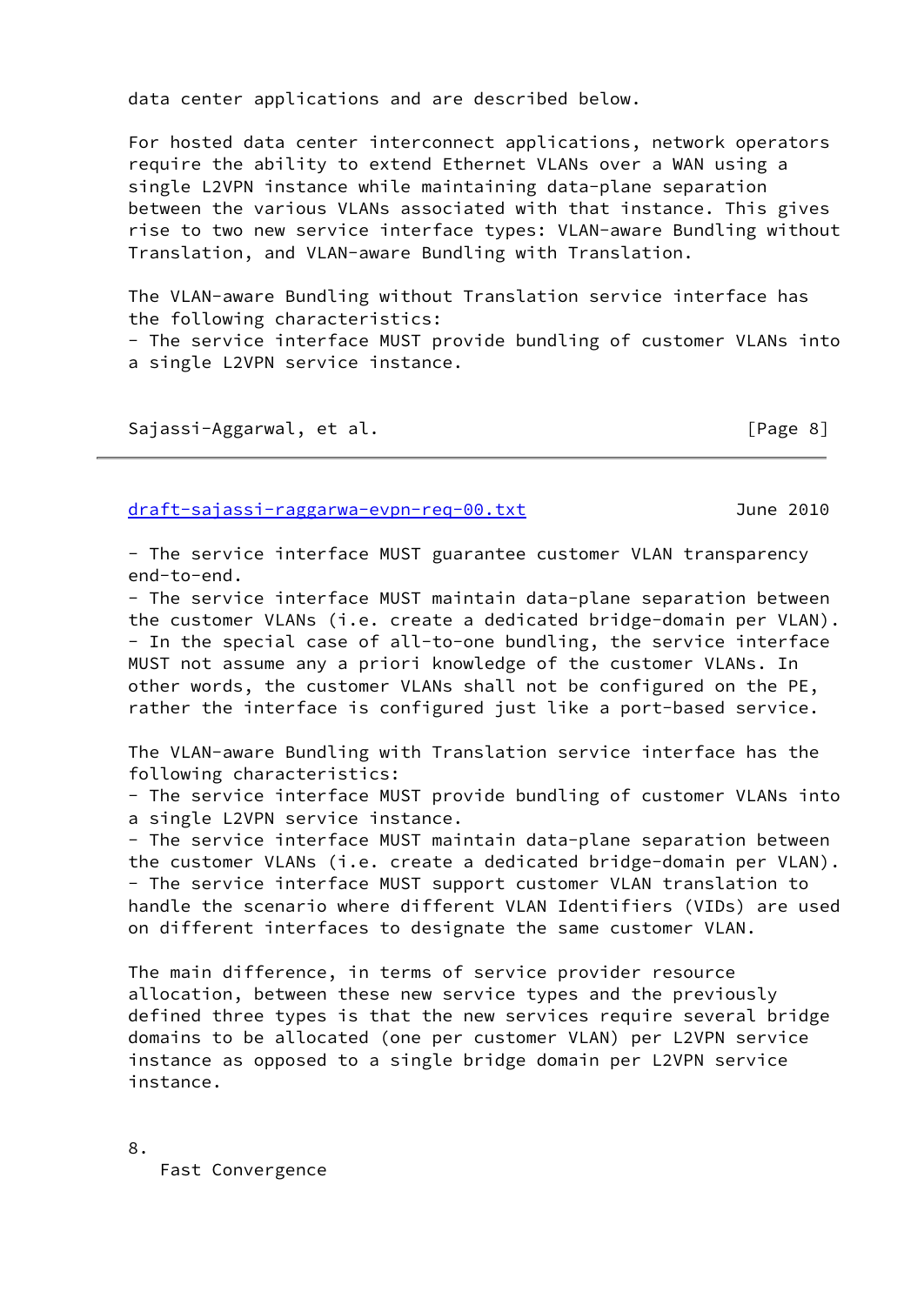A solution MUST provide the ability to recover from PE-CE attachment circuit failures as well as PE node failure for the case of both multi-homed device and multi-homed network. The recovery mechanism(s) MUST provide convergence time that is independent of the number of MAC addresses learned by the PE. This is particularly important in the context of virtualization applications which are fueling an increase in the number of MAC addresses to be handled by the Layer 2 network. Furthermore, the recovery mechanism(s) SHOULD provide convergence time that is independent of the number of service instances associated with the attachment circuit or PE.

9.

Flood Suppression

 The solution SHOULD allow the network operator to choose whether unknown unicast frames are to be dropped or to be flooded. This attribute need to be configurable on a per service instance basis.

 In addition, for the case where the solution is used for data-center interconnect, it is required to minimize the flooding of broadcast

Sajassi-Aggarwal, et al. [Page 9]

<span id="page-10-0"></span>[draft-sajassi-raggarwa-evpn-req-00.txt](https://datatracker.ietf.org/doc/pdf/draft-sajassi-raggarwa-evpn-req-00.txt) June 2010

 frames outside the confines of a given site. Of particular interest is periodic ARP traffic.

 Furthermore, it is required to eliminate any unnecessary flooding of unicast traffic upon topology changes, especially in the case of multi-homed site where the PEs have a priori knowledge of the backup paths for a given MAC address.

10.

Supporting Flexible VPN Topologies and Policies

 A solution MUST be capable of supporting flexible VPN topologies that are not constrained by the underlying mechanisms of the solution. One example of this is hub and spoke where one or more sites in the VPN are hubs and the others as spokes. The hubs are allowed to send traffic to other hubs and to spokes, while spokes can communicate only with other hubs. The solution MUST provide the ability to support hub and spoke. Further the solution MUST provide the ability to apply policies at the MAC address granularity to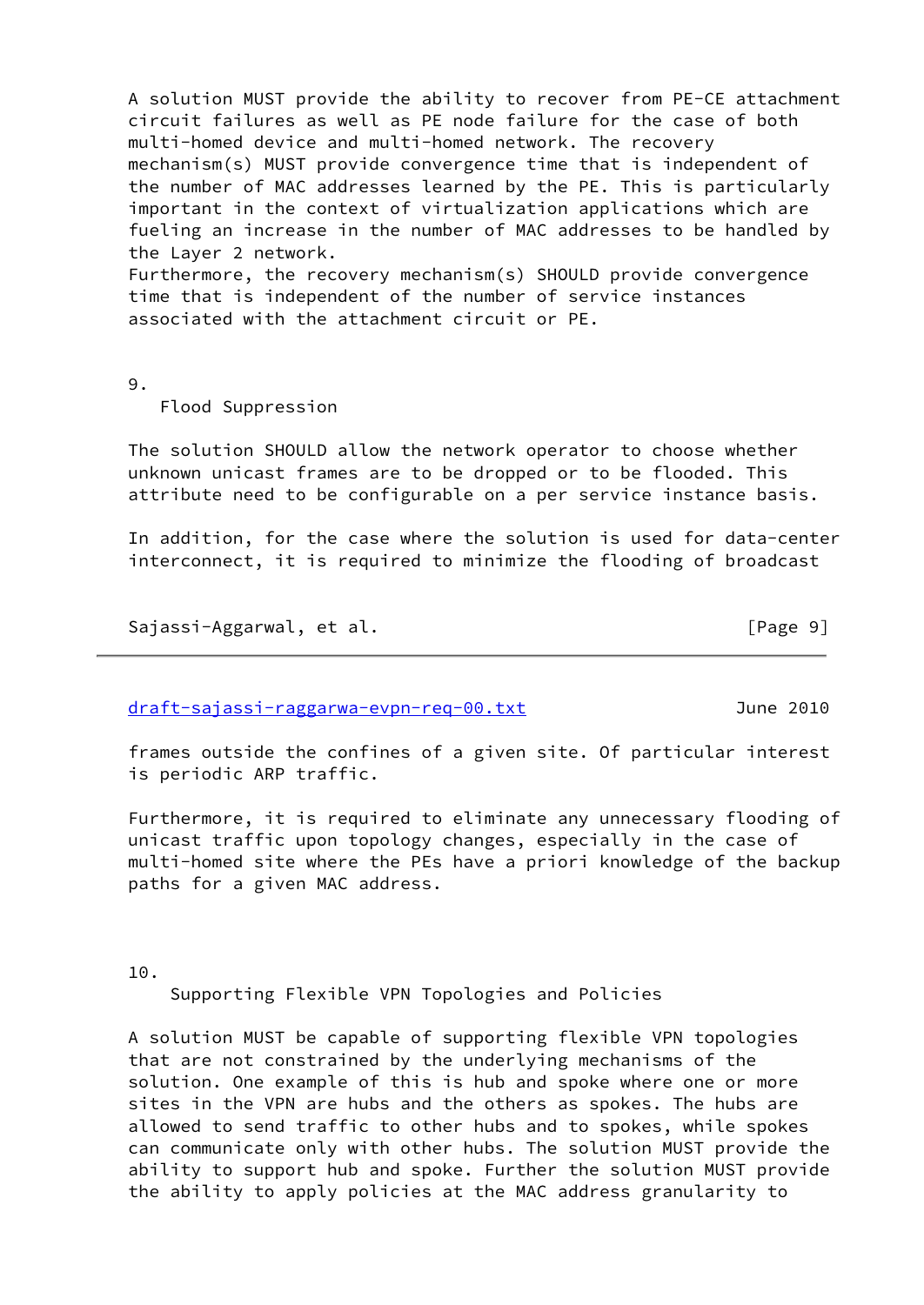control which PEs in the VPN learn which MAC address and how a specific MAC address is forwarded. It MUST be possible to apply policies to allow only some of the member PEs in the VPN to send or receive traffic for a particular MAC address.

11.

Security Considerations

 There are no additional security aspects beyond those of VPLS/H-VPLS that need to be discussed here.

12.

IANA Considerations

None.

13.

Normative References

- [RFC4664] "Framework for Layer 2 Virtual Private Networks (L2VPNs)", September 2006.
- [RFC4761] "Virtual Private LAN Service (VPLS) Using BGP for Auto discovery and Signaling", January 2007.

 [RFC4762] "Virtual Private LAN Service (VPLS) Using Label Distribution Protocol (LDP) Signaling", January 2007.

<span id="page-11-3"></span> [802.1AX] IEEE Std. 802.1AX-2008, "IEEE Standard for Local and metropolitan area networks - Link Aggregation", IEEE Computer Society, November, 2008.

Sajassi-Aggarwal, et al. [Page 10]

<span id="page-11-0"></span>[draft-sajassi-raggarwa-evpn-req-00.txt](https://datatracker.ietf.org/doc/pdf/draft-sajassi-raggarwa-evpn-req-00.txt) June 2010

14.

Informative References

<span id="page-11-1"></span> [VPLS-BGP-MH] Kothari et al., "BGP based Multi-homing in Virtual Private LAN Service", [draft-ietf-l2vpn-vpls-multihoming-00](https://datatracker.ietf.org/doc/pdf/draft-ietf-l2vpn-vpls-multihoming-00), work in progress, November, 2009.

<span id="page-11-2"></span>[VPLS-MCAST] Aggarwal et al., "Multicast in VPLS", [draft-ietf-l2vpn](https://datatracker.ietf.org/doc/pdf/draft-ietf-l2vpn) vpls-mcast-06.txt, work in progress, March, 2010.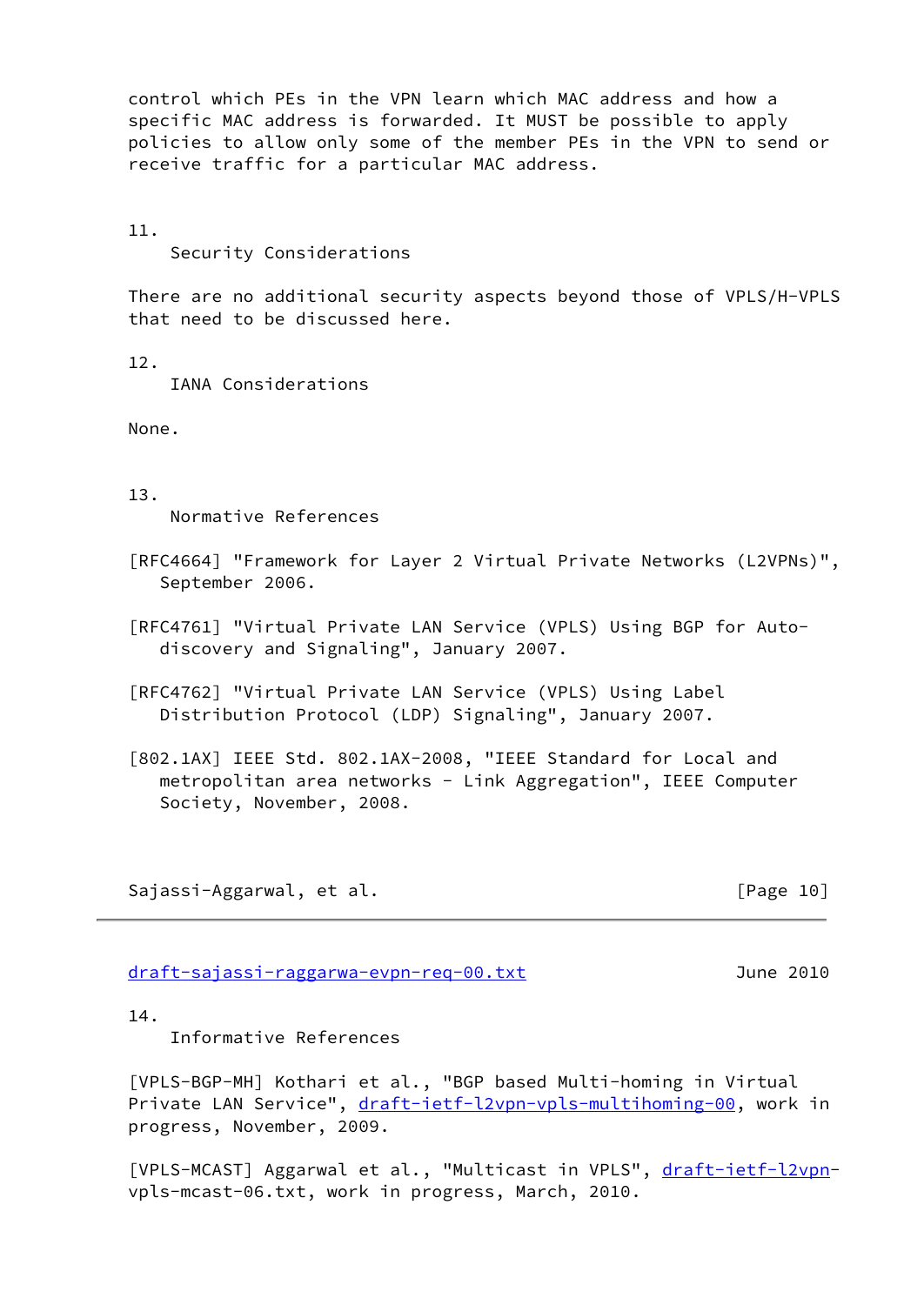<span id="page-12-1"></span><span id="page-12-0"></span> [PWE3-ICCP] Martini et al., "Inter-Chassis Communication Protocol for L2VPN PE Redundancy", [draft-ietf-pwe3-iccp-02.txt](https://datatracker.ietf.org/doc/pdf/draft-ietf-pwe3-iccp-02.txt), work in progress, Octoer, 2009. [PWE3-FAT-PW] Bryant et al., "Flow Aware Transport of Pseudowires over an MPLS PSN", [draft-ietf-pwe3-fat-pw-03.txt,](https://datatracker.ietf.org/doc/pdf/draft-ietf-pwe3-fat-pw-03.txt) work in progress, January 2010. 15. Authors' Addresses Ali Sajassi Cisco [170](#page-12-1) West Tasman Drive San Jose, CA 95134, USA Email: sajassi@cisco.com Samer Salam Cisco [595](#page-12-2) Burrard Street, Suite 2123 Vancouver, BC V7X 1J1, Canada Email: ssalam@cisco.com Rahul Aggarwal Juniper Networks [1194](#page-12-3) N. Mathilda Ave. Sunnyvale, CA 94089, USA Email: rahul@juniper.net Nabil Bitar Verizon Communications Email : nabil.n.bitar@verizon.com James Uttaro AT&T [200](#page-12-4) S. Laurel Avenue Middletown, NJ 07748, USA Email: uttaro@att.com

<span id="page-12-4"></span><span id="page-12-3"></span><span id="page-12-2"></span>Sajassi-Aggarwal, et al. [Page 11]